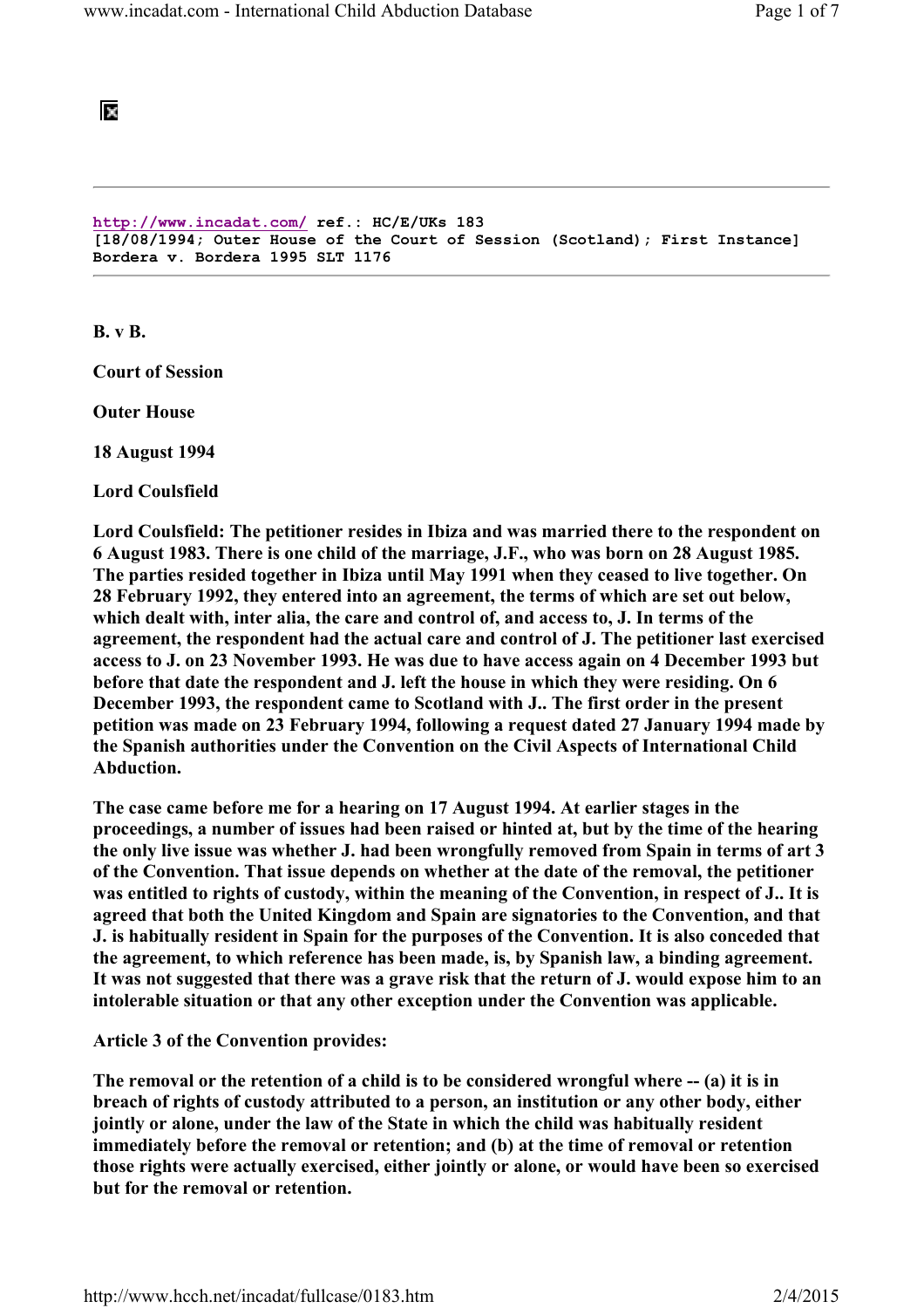The rights of custody mentioned in sub paragraph (a) above may arise in particular by operation of law or by reason of a judicial or administrative decision, or by reason of an agreement having legal effect under the law of that State . . .

Article 5 of the Convention provides:

For the purposes of this Convention  $-$  (a) 'rights of custody' shall include rights relating to the care of the person of the child and, in particular, the right to determine the child's place of residence; (b) 'rights of access' shall include the right to take a child for a limited period of time to a place other than the child's habitual residence . .

Certain other provisions of the Convention should also be mentioned. Article 14 provides that, in ascertaining whether there has been a wrongful removal, the judicial or administrative authorities of the requested state may take notice directly of the law of, and certain decisions in, the state of the habitual residence of the child, without recourse to proof of that law. Article 15 provides that the judicial or administrative authorities of a contracting state may, before making an order for the return of a child, request that the applicant obtain from the authorities of the state of the child's habitual residence a decision or determination that the removal or retention was wrongful within the meaning of Art 3. Article 21 provides: "An application to make arrangements for organising or securing the effective exercise of rights of access may be presented to the Central Authorities of the Contracting States in the same way as an application for the return of a child." Article 21 further requires authorities to co-operate to promote the peaceful enjoyment of access rights and the fulfilment of any conditions to which they may be subject.

With regard to the relevant Spanish law, I was provided with copies and translations of extracts from the Spanish Civil Code and with two reports by legal practitioners in Spain, Matilde Valdes and Carlos Roig de la Cruz, both described as members of the Ilustre Colegio de Abogados de Baleares. The reports were written in Spanish but certified translations were provided, as also was a certified translation of the agreement of 28 February 1992. I was also referred to a letter written in English by Senora Valdez. The translations provided could be described as clumsy, in parts, but I do not think that there is any substantial doubt as to the meaning of the agreement, the reports and the relevant provisions of the Civil Code. In quoting from these documents, I have therefore used the words of the translation provided to me. It was, somewhat faintly, suggested on behalf of the respondent that the qualifications and experience of Senora Valdez and Senor de la Cruz had not been explained or established. However, both Senora Valdez and Senor de la Cruz specify their membership of their professional organisation in the body of their reports and the report by Senor de la Cruz is attested by a notary in Palma de Mallorca. The respondent did not offer any competing legal opinions nor was it suggested that on any particular point the reports misstated the Spanish law. In these circumstances, in my opinion, I am entitled to proceed upon the basis that these reports correctly express the Spanish law relevant to this case.

The agreement dated 28 February 1992 begins by recording the names and addresses of the parties and the date of the marriage and the birth of the child. It further records that the economic regime of the marriage was one of community of property and that, because of circumstances which had made continued cohabitation impossible, the spouses had decided to separate, and to regulate their relationship according to a number of stipulations, including the following:

"First. Both spouses have been living apart for one year and they mutually consent not to interfere in the life or activities of the other.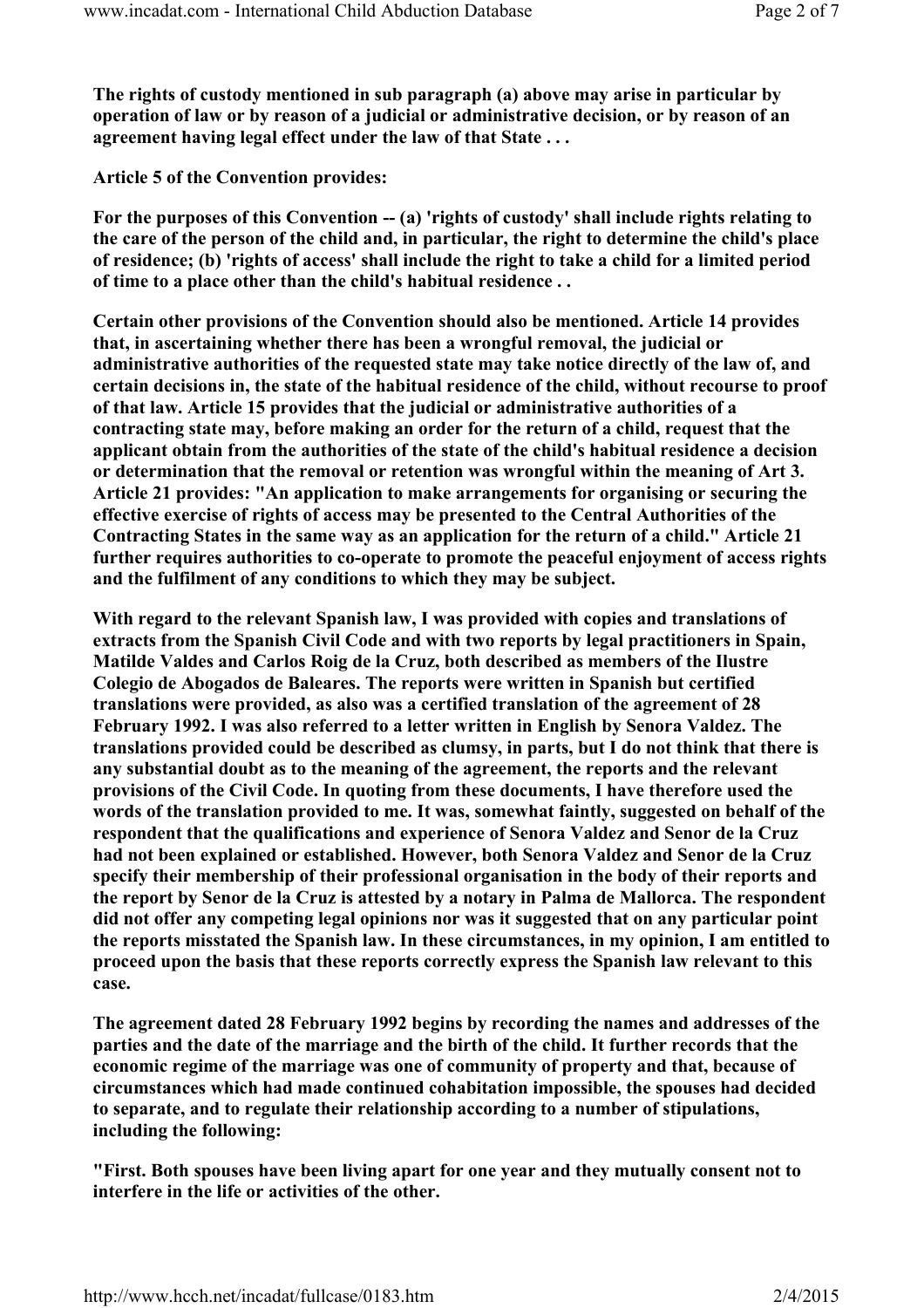"Second. Each one of the parties has designated his or her respective place of domicile as indicated in the heading to this document. Nevertheless, they are both free to change their domiciles.

"Third. With regards to the patria potestas over the child of the family the spouses have expressly concurred that this exercise should be shared jointly in accordance with Law 11/1981 of 13 May which modified the Civil Code in the matter of filiation, patria potestas and economic regime of the marriage.

"However, the mother has been entrusted with the care and custody of the family child, without prejudice to the exercise of the patria potestas which shall be shared by both parents".

Clause fourth made provision for payment by the petitioner of a sum in name of aliment and Clause fifth dealt with the sale of the matrimonial property and division of the proceeds. Clause sixth provides:

"As co-appointee to the duties of patria potestas, access between father and son has been set up in accordance with the following details:

(a) During the course of the school year the father may have access to his son on alternate Saturdays. The week he does not have the child on Saturdays he shall have him on Tuesdays.

(b) With regards to the school Christmas holidays, the child will spend half of the holidays with his father and half with his mother.

(c) The husband has given his wife authorisation to travel abroad during the period of holidays that the minor spends with her, as long as she notifies him in good time.

(d) With regards to the school summer holidays, the child will spend half of the holidays with his father and half with his mother. The communication set up between father and son shall be subject to the child's school needs, illnesses, forces majeures etc in which case the spouses, by mutual agreement, shall decide what is not beneficial for the child. Likewise, it is stipulated that any ailment or disease that the child may suffer while in the care of one spouse must be immediately notified to the other spouse, who shall be able to visit without limitation."

Article 81 of the Spanish Civil Code provides for a judicial decree of separation on the petition of both spouses or of one with the consent of the other after the first year of marriage, but requires that the petition should be accompanied by a proposed regulatory separation agreement in compliance with arts 90 and 103 of the Code. Article 90 requires that the regulatory agreement should at least deal with certain specified matters including the determination of the person who will be awarded care and control of the children subject to the patria potestas of both, the exercise of the same and the regulations for visitation, communication and sojourn of the children with the parent not living with them. Article 90 further provides that the agreement made between the spouses will be approved by the court unless it is injurious to the children or gravely prejudicial to one of the spouses. In the event of disapproval, the spouses must propose a new agreement. The judge also has power under art 91 to deal with the matters required to be regulated under art 90, in default of an acceptable agreement. Article 92 provides, inter alia, that a decree may provide for deprivation of the patria potestas when cause for it has been revealed during the proceedings, and, further, that, when it is in the interests of the children, it may be agreed that patria potestas should be exercised wholly or in part by one of the spouses.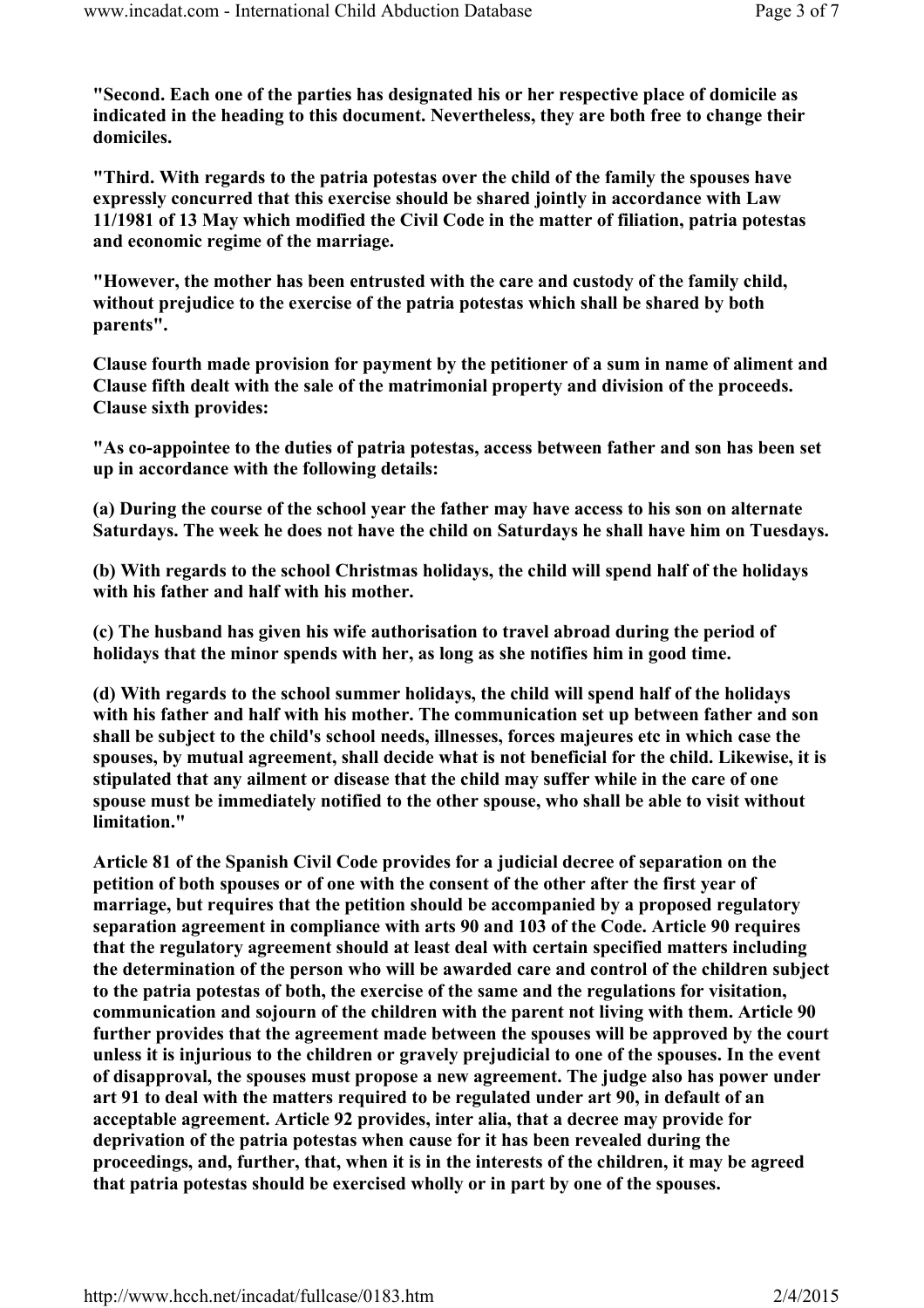The provisions defining patria potestas are found in art 154 and following. Article 154 provides, inter alia: "Unemancipated children are subject to the potestas of their father and mother. The welfare of the children is a first consideration in the exercise of the patria potestas, in accordance with their personality, and includes the following rights and duties: (i) to protect, keep, nurture, educate and procure an integral formation for them. (ii) to represent them and administer their effects".

The article also provides that the children should be consulted when they have sufficient judgment and that the parents may obtain the assistance of the authorities in the exercise of their potestas. Article 155 deals with the duties of children. Article 156 provides, inter alia: "The patria potestas shall be exercised jointly by both progenitors or by one alone with the express or tacit consent of the other. The acts undertaken by any one of them shall be valid in accordance with social custom and circumstance or in situations of urgent necessity.

"In the event of disagreement, either of the two may resort to the judge who will grant the faculty of decision to the father or the mother without subsequent appeal, after hearing them both and the child, should the latter have sufficient sense of judgment and, in any case, should he or she be over the age of 12 years. Should the disagreements be reiterated or any other causes concur that might gravely obstruct the exercise of the patria potestas, he may grant total or partial faculty to one of the parents or distribute the duties among them. This measure shall be valid for the term fixed, which will never be in excess of two years . . . Should the parents be living apart, the patria potestas shall be exercised by the parent awarded care and control. Nevertheless, the judge may, at the founded request of the other progenitor and in the interests of the child, award patria potestas to the petitioner in order that it may be jointly exercised with the other progenitor or distribute the duties inherent to the exercise of the same between the father and the mother."

Article 159 provides that if the parents are living apart and are unable to agree which of them should have care and control of the children the judge may decide that question.

The opinions of the Spanish lawyers make it clear that the agreement of 28 February 1992 is to be regarded as a separation agreement entered into to deal with the matters which require to be regulated under art 90 of the Code, even though, in the present case, there appear to have been no actual proceedings for separation. It is on that basis that the agreement is regarded as valid and legally binding under Spanish law. Both Senora Valdez and Senor de la Cruz discuss the provisions of the Code. It is, I think, reasonably clear that the effect of the provisions is that the patria potestas as defined in art 154 belongs to both parents unless a judge should take the step, which would be exceptional, of depriving one or other parent of that power altogether. However, the actual exercise of the rights and duties comprised in the patria potestas may be divided between the parties, within reasonable limits, as they agree between themselves. Accordingly, the rights and duties enjoyed by each of the parents under the heading of patria potestas may vary very considerably. It follows, I think, that in order to decide whether a parent enjoys rights of custody, for the purpose of art 3 of the Convention, it is not sufficient simply to point to the fact that that parent enjoys the patria potestas without considering what rights and duties are actually enjoyed under that heading under whatever agreement or order may be in force. On the other hand, where, as in the present case, the care and control of the daily life of the child is entrusted to one of the parents, it does not follow that the other parent may not still enjoy rights which can be classified as rights of custody and, again, regard must be had to the particular rights and duties enjoyed by each of the parents respectively. Accordingly, it seems to me that the issue in the present case depends primarily upon the meaning and effect of the agreement of 28 February.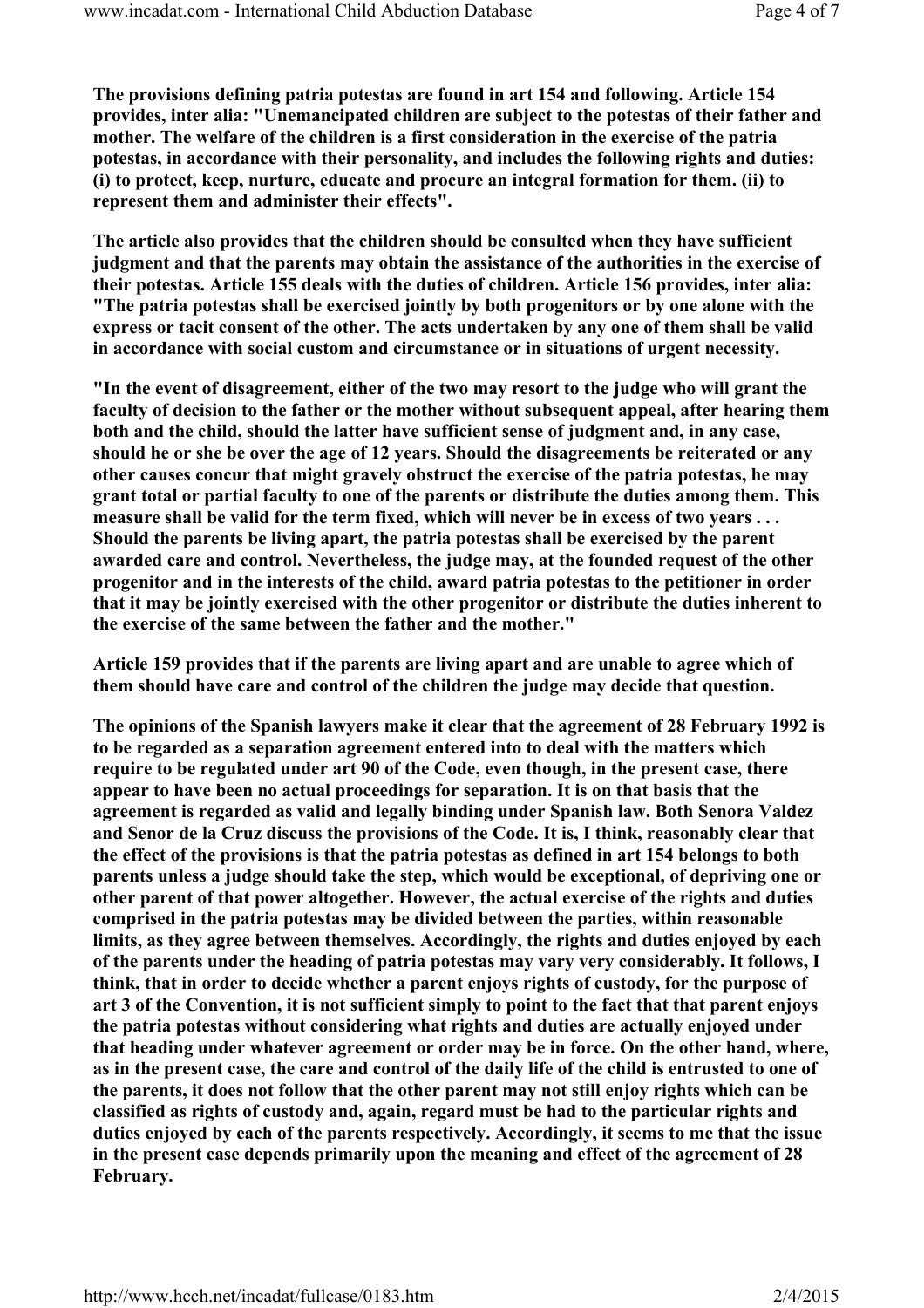With regard to that question, Senora Valdez first refers to art 154 of the Code and points out that the rights inherent in the patria potestas may be distributed between the parents, and continues:

"So that in the case of a separation one of the parents is ruled as the guardian or custodian of the minor, with the purpose of ruling with which of the two the child will have to live his daily life, ruling also the system of visits and means of getting in touch with the child for the other parent and the rules for the stay during holidays maintaining the rest of the joint rights-inherent duties of the paternal authority so that they are still shared.

In this particular case, the parents have ruled in the usual manner that both of them will continue exercising their paternal authority, granting guardianship and the custody of the child to the mother and the system of visits. So much so, such an agreement decreases in some way the paternal authority of the father towards the underaged child."

Senora Valdez then expresses the view that the action of the mother in taking the child out of Spain interfered with the father's right to "jointly decide from a fundamental point of view the life of the child". Her opinion continues:

"For one thing, it infringes the already signed agreement by the couple, in which even though the mother is granted the guardianship and custody of the child, bearing in mind when ruling the holidays of the child with the mother (stipulation s c) states 'the husband authorises the wife during holiday period to take the child with her allowing her to leave the country with the child, provided that he is notified well beforehand'. The said Clause establishes the clear intention of the couple in relation to the child leaving the country: only in vacational period after the father has been notified beforehand.

It is equally clearly ruled in the same section of the agreement, that it is intended for the mother to live with the child in Ibiza, otherwise it would be quite difficult for the father to exercise his rights to visits every other Saturday."

The opinion of Senor de la Cruz is to the same effect. With regard to the general position under art 156 he says:

"Paternal separation conveys an alteration in the arrangement of the exercise of patria potestas, but upholds the safeguarding of a series of rights and duties in favour of the progenitor who does not have care and control, which in a certain way implies a limitation with regards to the conduct of the other spouse. Such a situation is a consequence of the current configuration of patria potestas as a dual function relevant to both parents. In this manner, the progenitor who has been deprived of the care and control of the minor continues to be co-appointee of patria potestas even though his exercise has been suspended in part, which places him in a legal position that implies the preservation of certain rights and duties inherent to patria potestas.

The progenitor who does not have care and control of the minor is supported by some very important rights, such as the right of control and supervision over the role exercised by the progenitor awarded care and control of the child by consensus, as well as the right to keep the company of the child -- visiting rights -- the objective of which is a series of diverging relations to encourage the rapport and emotional liaison between father and son."

Later in his opinion he says:

"The intention of the spouses on subscribing to the agreement of proceedings is clear: a system of care and control with visitation rights is agreed upon based on the circumstances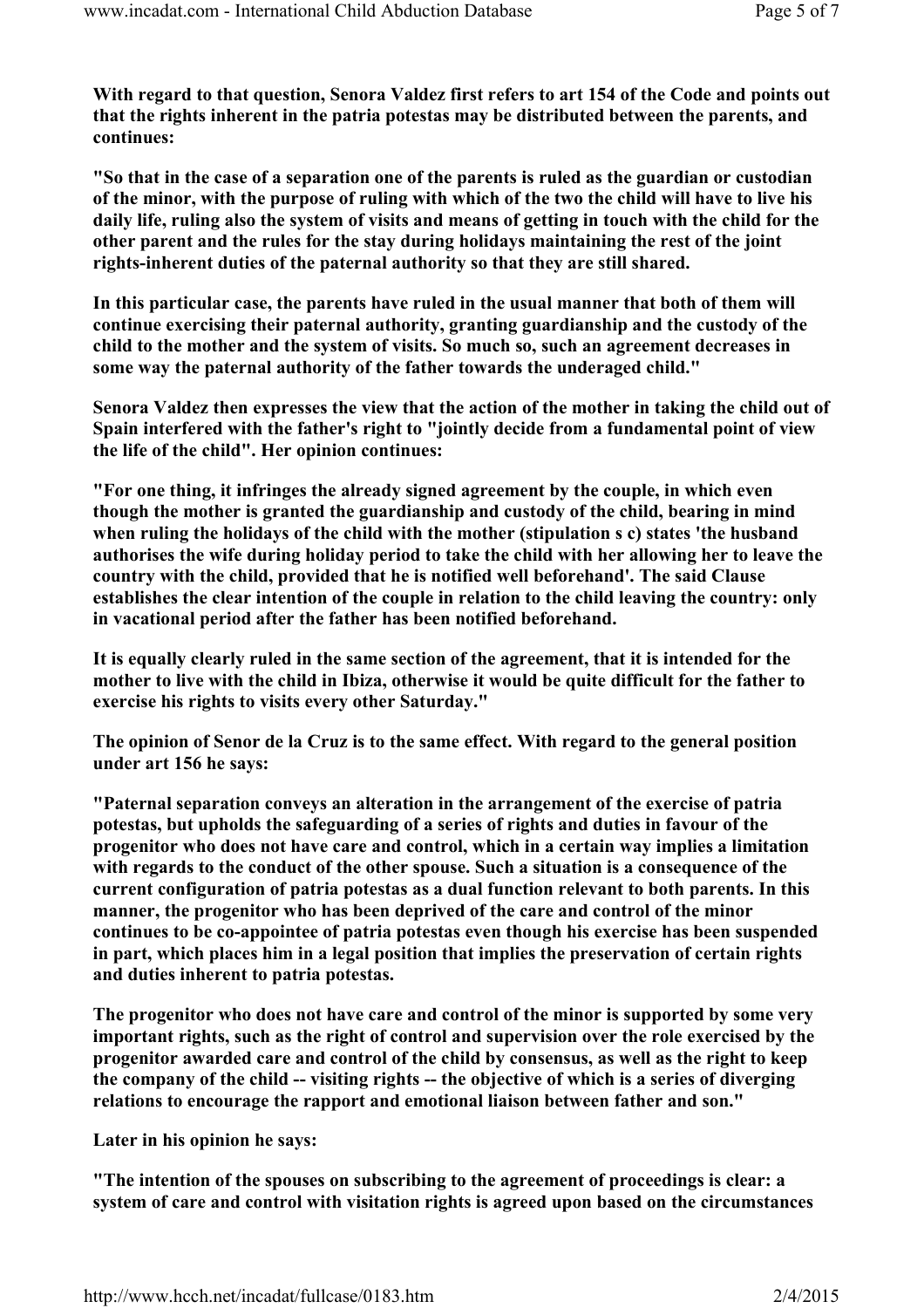existent at the time and expressed concretely in a series of communications between son and father, established in relation to the circumstance of both mother and child residing in the island of Ibiza. I refer back to the contents of the Sixth stipulation of the agreement from which it is evident to deduce that the communications between father and son were accorded bearing in mind the aforementioned extreme.

"If one were to plead for the wife, the last paragraph of the Second stipulation determines texturally that 'they are both free to change their domicile'. The latter must be interpreted in relation to the existing legal limitations, in as much as the rights and duties of the father towards the minor, in the understanding that the change of domicile referred to will be subject to the visiting system agreed to in the Sixth stipulation in the sense that the change of domicile brought about by the wife shall not demean the exercise of the visiting system, that is to say, that she may take up residence at a different domicile, but within the locality of Ibiza".

He then goes on to express the opinion that before removing J. from Spain the respondent should have requested authorisation from the petitioner or from the court.

It seems to me that the effect of the opinions put before me can reasonably easily be understood and can be paraphrased as follows, that although under the agreement of 28 February 1992 the respondent had care and control of the child and freedom to change her domicile, nevertheless the petitioner retained the patria potestas in important respects which went beyond the access to the child to which he was entitled and included the right to a degree of supervision over the child's upbringing. Further, it was implicit in the terms of the agreement taken as a whole that the child's residence should not be changed from Ibiza. In arriving at that construction of the agreement the provision that the child might be taken out of Ibiza on holiday subject to certain limitations is particularly important. The construction and effect of the agreement are, I think, clearly matters to be determined by Spanish law. I would observe, however, that there seems to me to be nothing unreasonable in the construction given to the agreement or the process by which that construction is reached.

The question then is whether the petitioner's rights under the agreement so understood amount to rights of custody for the purposes of art 3 of the Convention. In Seroka v Bellah Lord Prosser approached the question in a similar case on the basis that the existence and nature of the petitioner's rights was to be determined according to the law of the state of habitual residence of the child, but that the interpretation of the expression "rights of custody" as used in the Convention was a matter for this court. I am content to adopt the same basis for the purposes of the present case, although it seems to me that in view of art 15 there may be a question whether the approach of the courts of the requesting state or that of the state to which the request is made should prevail, if there is any difference between them.

Once the question has been identified in this way, the respective submissions of the parties can be summarised quite shortly. For the petitioner, it was contended that although care and control of the child on a day to day basis was given to the mother, the father retained important rights including a right along with the mother to regulate the residence of the child and therefore that he enjoyed what amounted to rights of custody. For the respondent, it was submitted that there was nothing express in the agreement which gave the father the power to withhold consent to the removal of the child from Ibiza and there was indeed provision in the agreement that the mother could change her domicile and therefore by implication the domicile of the child. Further, it was submitted that the opinions of the Spanish lawyers said nothing more than that the petitioner enjoyed rights of access under the agreement, but rights of access were to be sharply distinguished, in terms of the Convention, from rights of custody. The basis for this argument was the provision of art 21